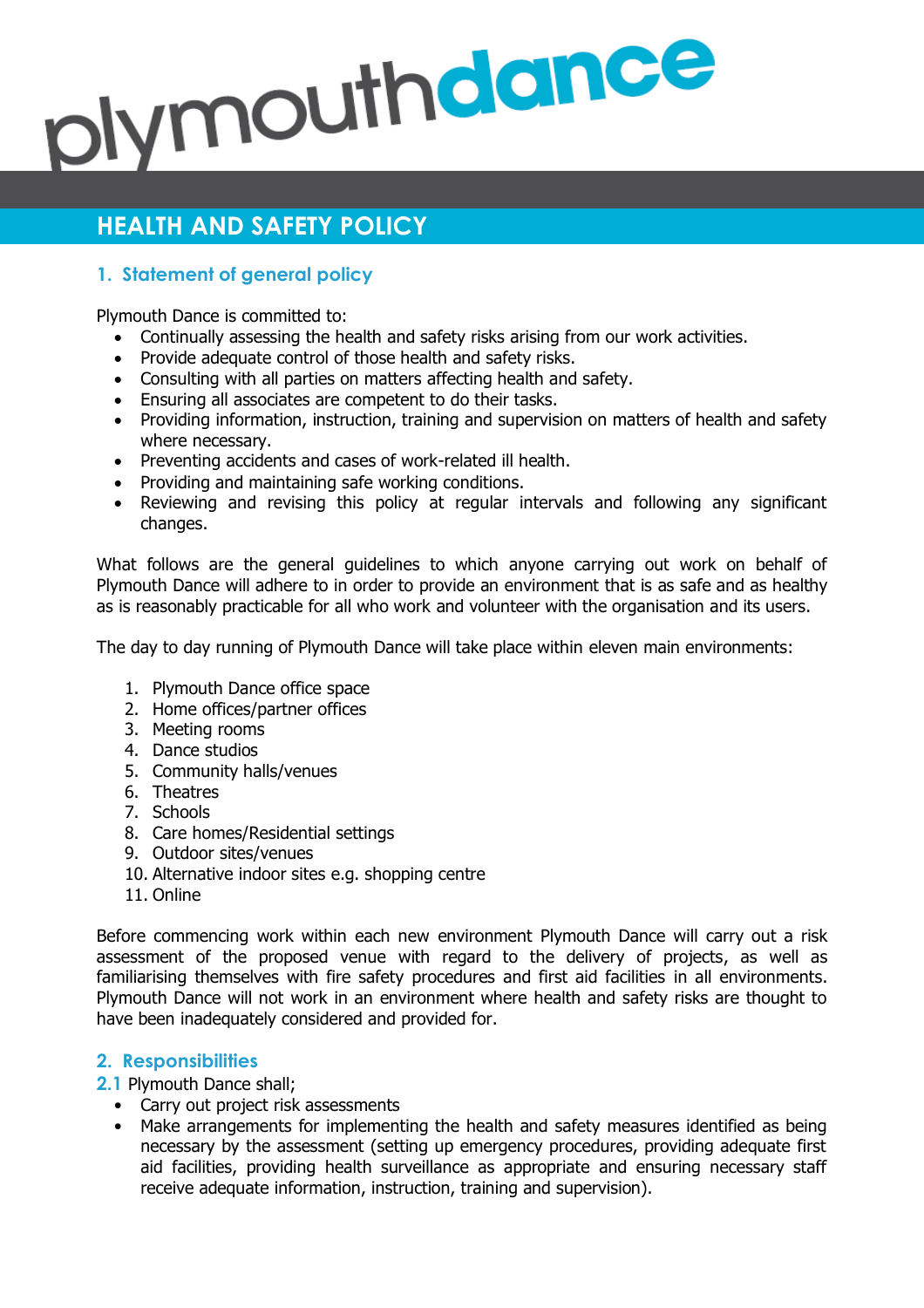- Provide and maintain safe working conditions and to review periodically.
- Ensure that all who work and volunteer with Plymouth Dance are made aware of those health and safety measures.
- Review these assessments annually, or when work activity/environment changes.
- Where appropriate report injuries, diseases and dangerous occurrences to the appropriate health and safety enforcing authority in accordance with RIDDOR [\(http://www.riddor.gov.uk\)](http://www.riddor.gov.uk/).

As Plymouth Dance do not have their own premises, it is our responsibility to comply with RIDDOR by informing the owners of the premises on which we work about any occurrences of the above. In addition to this, Plymouth Dance will keep a record of these occurrences, which will include the date and method of reporting, the date, time and place of the occurrence, the personal details of those involved, and the nature of the occurrence. These are to be recorded in the Plymouth Dance Accident and Incident Book, stored in the Plymouth Dance office.

**2.2** In addition, all self-employed associates carrying out work on behalf of Plymouth Dance are responsible for ensuring that safe methods of work exist and are implemented. They must:

- Take reasonable care for their own health and safety and that of others who may be affected by their acts or omissions.
- Co-operate on all matters of health and safety and complying with procedures.
- Report all health and safety concerns and occurrences to the Coordinating Producer.
- Not interfere with anything provided to safeguard their health and safety.
- If any staff member, board member or volunteer is asked to do anything that they consider to be unsafe or illegal, they have the right to reject the request.
- Any vehicles used for any paid work related to Plymouth Dance, needs to be insured for business use.

### **3. Fire Safety**

All members of Plymouth Dance will familiarise themselves with the evacuation procedures for each working environment and comply with those procedures in the event of fire. When working in schools, Plymouth Dance will require a member of staff to be present and will require that school representatives take charge if it becomes necessary to evacuate school pupils from the working environment.

### **4. First Aid**

Plymouth Dance will:

- Ensure adequate First Aid is available within the working environment.
- Provide support and refresher training to those Certified First Aiders where necessary.
- Familiarise themselves and company members with the location of first aid facilities in each working environment.
- Keep a record of all first aid treatment administered.

Where an appointed First Aider is not present and there is an immediate need for first aid treatment, or any doubt about any accident, it is essential to call a Doctor or Ambulance. When working in schools, Plymouth Dance will require a member of staff to be present at all times and will require that school representatives take charge if it becomes necessary to administer first aid/prescribed medication to a pupil. No member of Plymouth Dance will take responsibility for administering medication, such as an inhaler, to children.

### **5. Individuals' Safety**

### **5.1 In Performance**

Anyone performing at an event organised by Plymouth Dance must:

• Wear suitable clothing